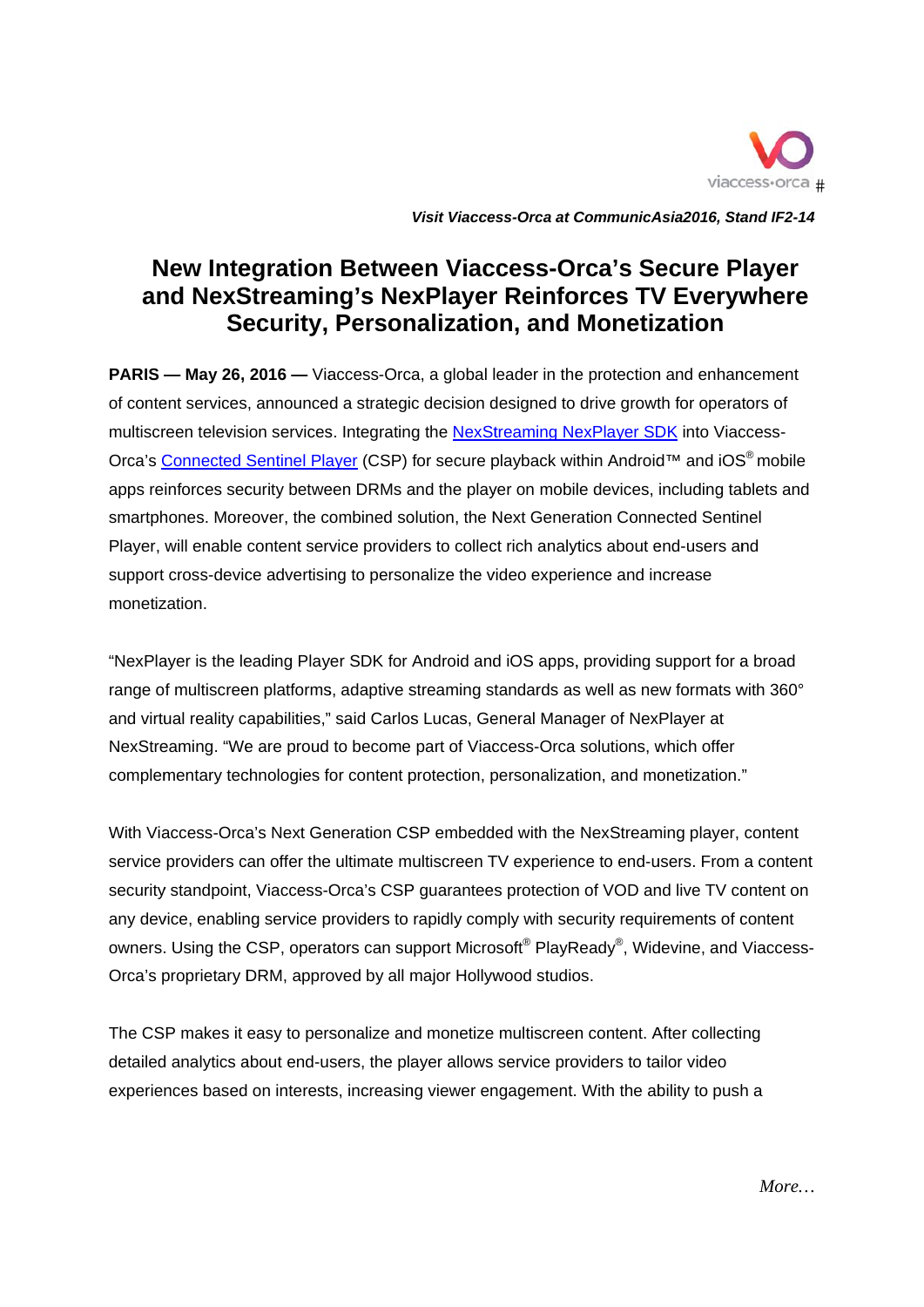variety of advertising, such as pre- and post-rolls, to mobile devices, the video player helps operators better monetize content.

"Fighting piracy and monetization are two big challenges in the multiscreen environment. In order to be competitive, content service providers need a secure, flexible, and efficient video player to support personalization and advertising services anytime, anywhere, on any device," said Paul Molinier, CEO at Viaccess-Orca. "By partnering with NexStreaming, which is used by more than 200 premium video service providers worldwide, we have made that scenario a reality, enhancing the subscriber experience at a level that that hasn't been achieved before."

To arrange a meeting with Viaccess-Orca during CommunicAsia and to see this latest TV Everywhere innovation, visit http://marketing.viaccess-orca.com/what-snew/events/communicasia-2016.

For more information on Viaccess-Orca and the company's products, visit http://www.viaccessorca.com.

# # #

#### **About NexStreaming**

NexStreaming is a global mobile software company with Headquarters in Seoul (Korea) and branches in Spain, US, Taiwan, Japan and China. NexStreaming is known for its excellent customer support and highly competitive time to market. The most popular product is NexPlayer SDK, a player SDK integrated in the mobile applications of the most famous video service providers worldwide. NexPlayer SDK is available among others for Android and iOS, included in the apps of more than 200 premium video service providers worldwide. NexStreaming is a publicly traded company listed on the Korean stock market, KOSDAQ 139670. For more information, visit www.nexstreaming.com.

#### **About Viaccess-Orca**

As a leading global provider of content protection, delivery, and discovery solutions, Viaccess-Orca is shaping the ultimate content experience. Through its integrated range of business-savvy products and solutions, Viaccess-Orca helps service providers in the cable, DTT, satellite, IPTV, and OTT industries gain a competitive edge in today's rapidly evolving multiscreen environment. By enabling service providers to securely deliver an engaging user experience on any device, Viaccess-Orca is reinventing the entertainment landscape. Viaccess-Orca is part of the Orange Group. For more information, visit www.viaccess-orca.com or follow the company on Twitter @ViaccessOrca and Linkedin.

*NOTE to Editors: For SEO purposes, Viaccess-Orca respectfully requests that editors use complete web links, including http://, when referencing Viaccess-Orca or the company's products*